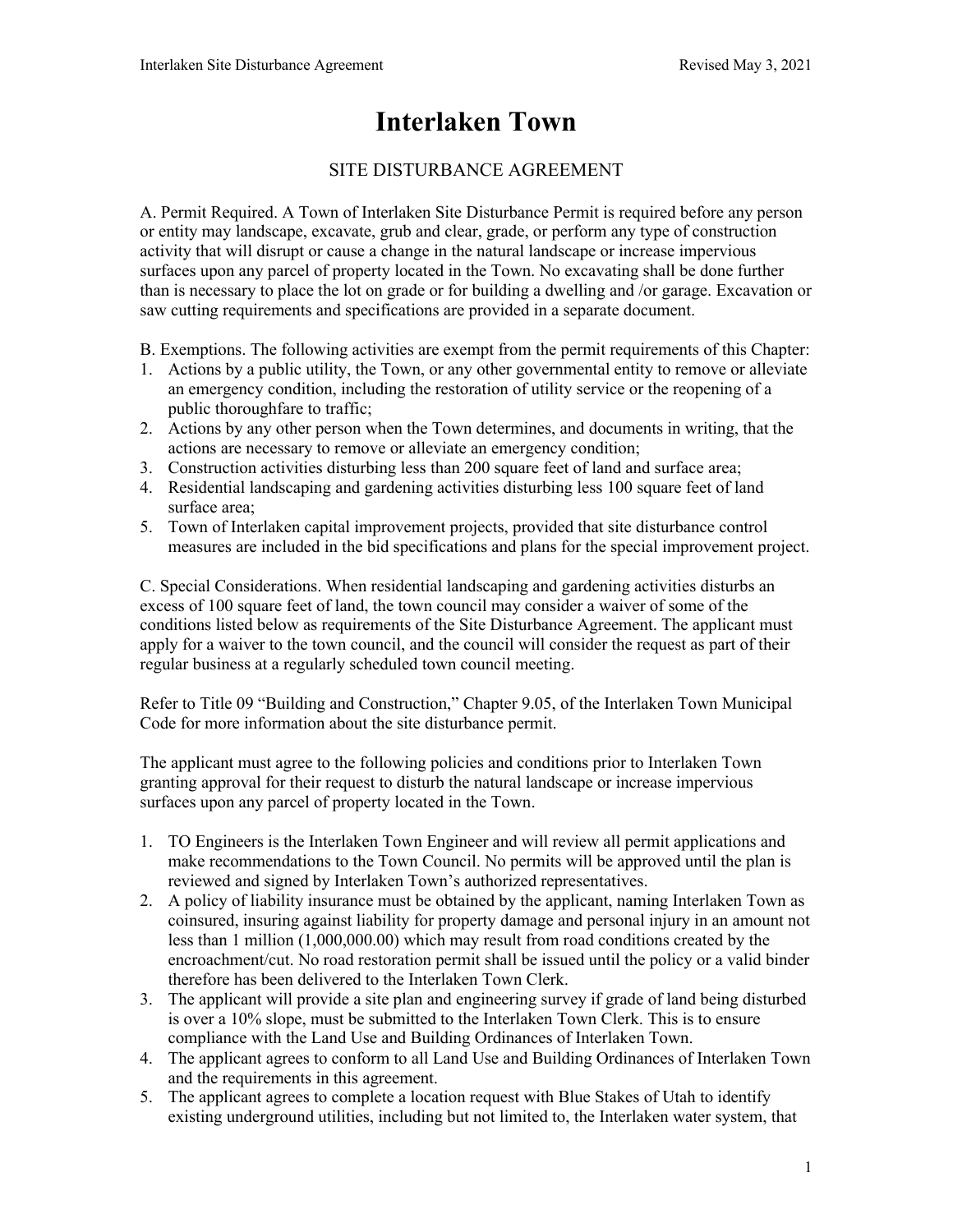could be affected by work in the road right-of-way. Failure to do so could result in fines and repair costs.

- 6. The applicant will provide a suitable toilet on-site or will provide the workers access to the facilities in a home prior to the work beginning.
- 7. The applicant shall utilize appropriate traffic signs, markers, and procedures in all construction activities as defined on the approved traffic control plan and in the Federal "Manual of Uniform Traffic Control Devices".
- 8. A suitable closed trash container or dumpster will be on site as soon as the building phase begins to produce trash. All dumpsters and containers will be covered with a mesh cover (blanket) to prevent the spread of debris. The applicant is responsible for any trash that leaves the property due to wind or to negligence by the workers. **No construction debris is to be put in the community dumpster located at the Interlaken Town dumpster site on Luzern Rd . Per the Interlaken Town Ordinances, a \$500.00 fine will be imposed on the Property Owner for any violations.**
- 9. Unless appropriate traffic control measures are utilized, vehicles must be parked off the road. No work shall take place in the 33-foot road right-of-way from November  $1<sup>st</sup>$  through April <sup>1st</sup> that interferes with snow removal activities. No unattended vehicles or equipment or any obstacles shall be placed in the road right-of-way during these months. Vehicles or equipment left in the road right-of-way may be removed at the owner's expense, as specified in Interlaken Municipal Ordinance "Title 06 Town Streets," available on the town website: http://www.town-of-interlaken.com/. Neither the toilet nor the dumpster will be located in the road right-of-way.
- 10. The applicant shall take precautions to prevent damage to the pavement and shoulder surfaces at all times. Paved and shoulder surfaces outside the work area shall also be protected. The operation of steel tracked equipment or the placement of steel outriggers/stabilizers in direct contact with the pavement surface shall be prohibited. To avoid unnecessary damage to paved surfaces backhoes and track equipment should use rubber cleats or paving pads. Any damage to the paved or shoulder surfaces shall be repaired to the satisfaction of the Inspector at the applicant's expense.
- 11. A Road Impact Fee and Damage deposit applies to projects that make significant use of the town's roads. The impact fee and damage deposit must be paid prior to the town's approval of the plans. Contact the town clerk to assess what fees and deposits are applicable. The deposit refund amount will be determined by assessing any damage to done to the town's road system, including, but not limited to, the asphalt surface, shoulder areas, guardrails, or any additional property located in the town's 33 foot wide right of way, incurred due to the construction effort. The deposit amount will be assessed and released once construction has completed and a Certificate of Occupancy has been issued.
- 12. Environmental Control: a) Dust and debris will be controlled at all times. b) Noise will be kept down so as not to become a nuisance. c) Clean up will require the removal of all equipment, material, barricades and similar items from the right-of-way. Areas used for storage of excavated material will be smoothed and returned to their proper contour. The street will need to be vacuumed and/or swept in order to restore the surfaces and surrounding surfaces to their clean condition by the end of the workday. The applicant will be fined \$500.00 per occurrence for failure to keep the Interlaken Town Roads clear of debris.
- 13. New construction applications require a certified staked survey that is dated within 5 years of the application.
- 14. All road modification work will be completed by the completion date specified in this agreement. If the work is not completed satisfactorily by this date, the Town reserves the right to complete the work using it's own contract labor. The cost of this work will be deducted from the owner's road damage deposit along with a \$500 service fee.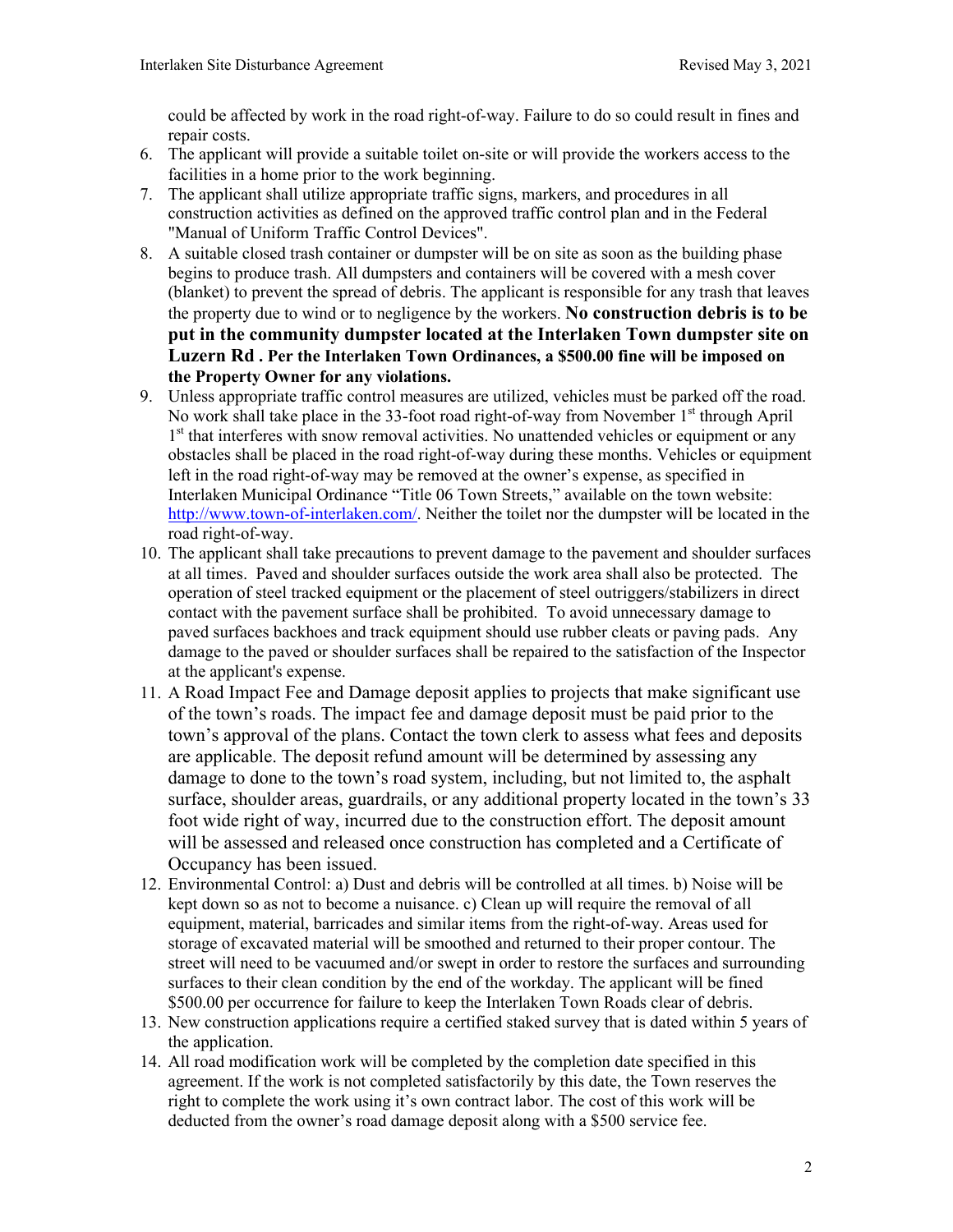15. Failure to Comply In the event of failure on the part of any person, firm, public utility, or corporation to comply fully with the provisions of Interlaken Town Ordinances, enforcement authorities of Interlaken Town are authorized to: a) Initiate action by citation and/or proceed to forfeit bonds; b) Under conditions which create an immediate hazard to public health or safety, to require the responsible entity to immediately repair or remove the hazard from the right-of-way and require the responsible entity to bear all costs of the repair or removal plus 15%, or c) Under conditions which do not create an immediate hazard to public health or safety give written notice to the responsible entity to repair or remove such hazard from the right-of-way. Such notice may be served either by personal service or by mailing the notice to the responsible entity by registered mail and posting by copy thereof on such hazard for a period for 5 days. If such hazard is not removed within 5 days after the notice is complete, the Town may remove the same at the expense of the person, firm, or corporation and recover costs and expenses, and also liquidated damages in the amount of \$100 for each day the hazard remained within the right of way after notice was served and d) Immediately rescind any pre-qualification which may have previously been granted.

Please read and sign the agreement on the following page. See the **Interlaken Fee Schedule** for a list for fees and deposits for road right of way work. Submit it with a check made out to Interlaken Town for the Interlaken fees and deposits to:

Bart Smith, Interlaken Town Clerk (435) 565-3812 interlakenclerk@gmail.com P.O. Box 1256 Midway, UT 84049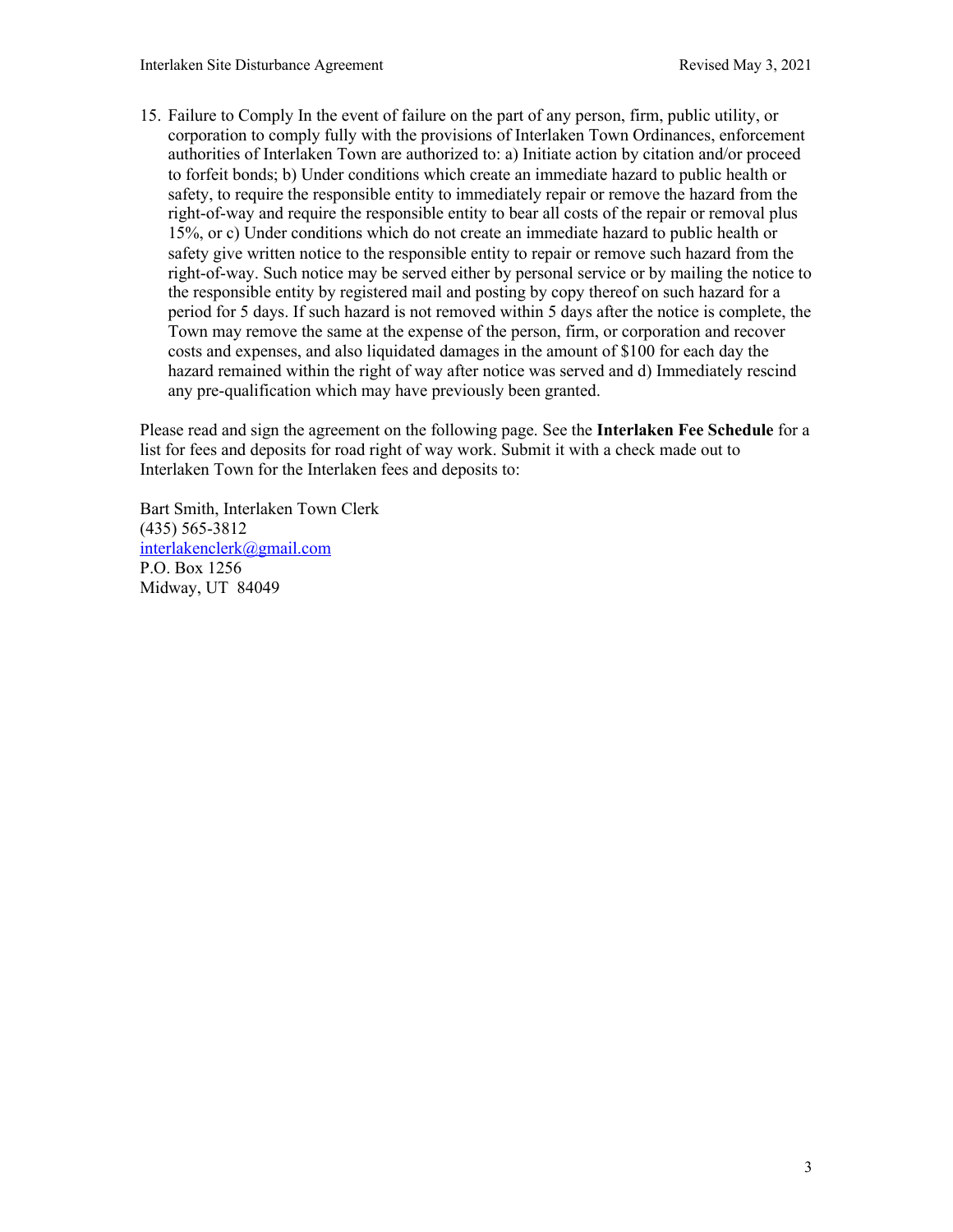The undersigned responsible party agrees to the policies and conditions of the Interlaken Site Disturbance Agreement.

### **Excavation Contractor**

I HEREBY certify that I have read and examined this application and knowing the same to be true and correct. All provisions of law and ordinances governing this type of work will be complied with whether specified herein or not. The granting of this permit does not presume to give authority to violate or cancel the provisions of any other State or Local Law regulating construction or performance of construction and that I make this statement under penalty of perjury.

| Phone Contact:                                               |                                                                                      |                            |
|--------------------------------------------------------------|--------------------------------------------------------------------------------------|----------------------------|
|                                                              |                                                                                      |                            |
| Lot # $\qquad$                                               |                                                                                      |                            |
| Date: $\qquad \qquad$                                        |                                                                                      |                            |
| Description of Work:                                         |                                                                                      |                            |
|                                                              |                                                                                      |                            |
|                                                              | Completion Date                                                                      |                            |
| <b>Receipt of Payment</b>                                    |                                                                                      |                            |
|                                                              |                                                                                      |                            |
|                                                              | Interlaken Title:                                                                    |                            |
|                                                              | Signature                                                                            | for Interlaken Town having |
|                                                              | Received check $#$ _________ for the amount of $\frac{1}{2}$ ____________________ on |                            |
| $\frac{1}{\sqrt{1-\frac{1}{2}}}\left(\frac{1}{2}\right)^{n}$ |                                                                                      |                            |